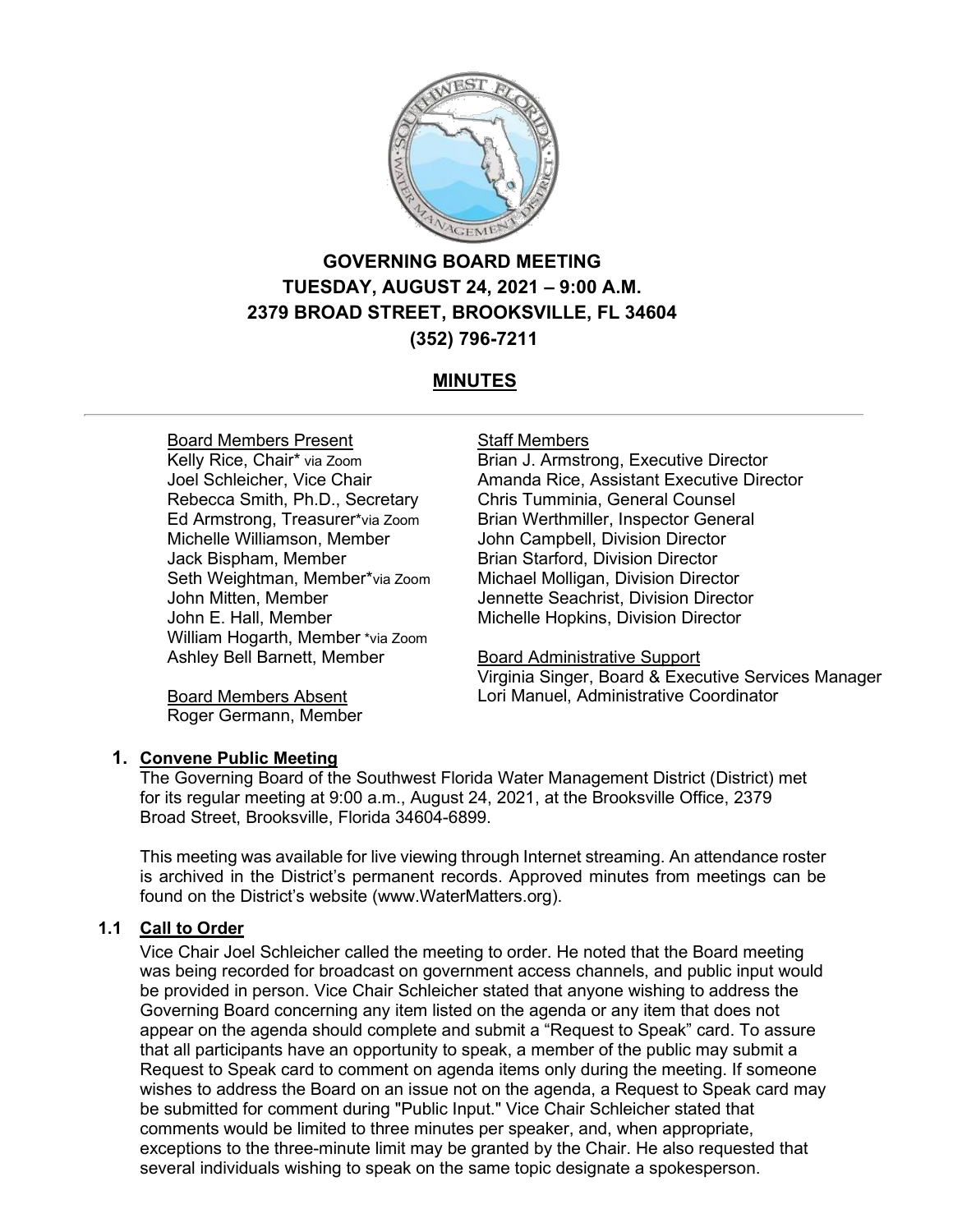Vice Chair Schleicher introduced each member of the Governing Board and staff (this served as roll call). A quorum was confirmed.

# **1.2 Invocation and Pledge of Allegiance**

Board Member Ashley Barnett offered the invocation and led the Pledge of Allegiance.

#### **1.3 Employee Recognition**

Vice Chair Schleicher recognized employees who have reached at least 20 years of service. Mr. Steven Blaschka was recognized.

#### **1.4 Additions/Deletions to Agenda**

Mr. Brian Armstrong, Executive Director, stated the following item was deleted from the agenda:

# **Discussion**

# **Resource Management Committee**

**4.3 City of Venice Reclaimed Water Aquifer Storage and Recovery (ASR) – Third-Party Review (Q050)**

## **1.5 Public Input for Issues Not Listed on the Published Agenda**

Mr. Dan Hilliard, representing W.A.R., Inc., spoke regarding the lower Withlacoochee environmental assessment.

Mr. David Ballard Geddes, Jr., spoke against the use of reclaimed water.

**Vice Chair Schleicher stated there was good cause to amend the agenda as allowed by Section 120.525, Florida Statutes.** (Audio – 00:08:58)

## **CONSENT AGENDA**

## **Finance/Outreach & Planning Committee**

## **2.1 Approval of Recommended Changes to the District's Investment Strategy**

Staff recommended the Board approve and accept the following recommended changes to the District's Investment Strategy:

- Eliminate the Enhanced Cash strategy (average maturity 1 year) and reinvest these funds into a 1–5-year portfolio strategy with a duration of 2.5 years. \$109 million (20%) of \$542 million total invested funds.
- Implement a reinvestment strategy in the 1–3-year portfolio with a current duration of approximately 2.1 years to the longer-term target duration of 1.8 years. \$315 million (58%) of \$542 million total invested funds.
- Return to active management with total return performance for the 1-3- and 1-5 year portfolio strategies on October 1.
- Maintain appropriate levels within liquidity investments for operations and other short-term expenditures. \$118 million (22%) of \$542 million total invested funds. There are no required modifications needed to the Investment Policy to implement the recommended changes in strategy.

# **2.2 Fiscal Year (FY) 2021 Board Designated Encumbrance Request**

Staff recommended the Board approve the encumbrance of \$1.0 million from the FY2021 Salary appropriation to carry forward into FY2022 for staff performance-based salary increases.

**2.3 Florida Department of Highway Safety and Motor Vehicles Follow-Up Audit** Staff recommended the Board approve the Florida Department of Highway Safety and Motor Vehicles Follow-Up Audit.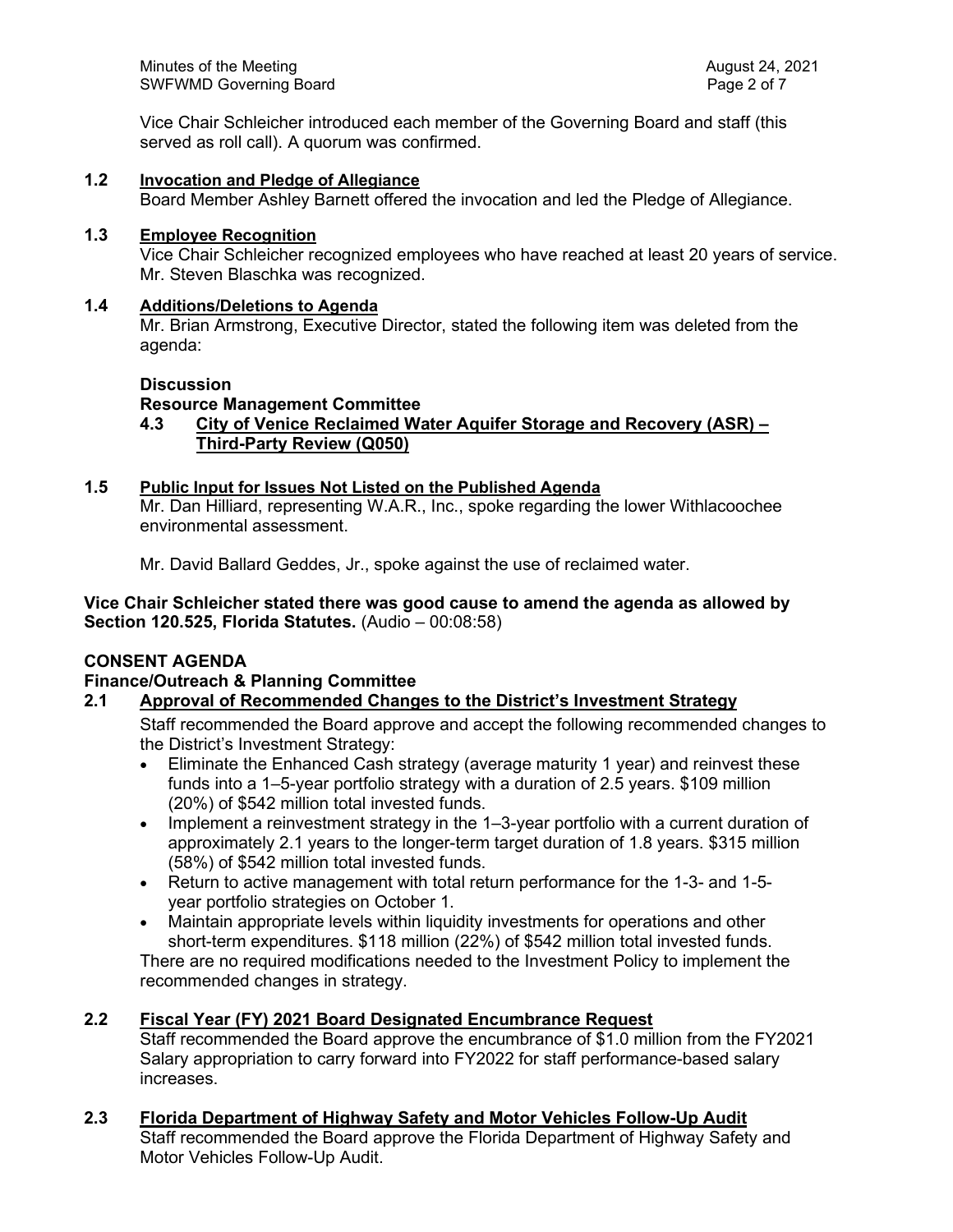# **Resource Management Committee**

# **2.4 FARMS – Symons Grove, LLC Phase 2 (H795), DeSoto County**

# Staff recommended the Board:

- 1. Approve the Symons Grove, LLC Phase 2 project for a not-to-exceed project reimbursement of \$238,112 with \$238,112 provided by the Governing Board.
- 2. Authorize the transfer of \$238,112 from fund 010 H017 Governing Board FARMS Fund to the H795 Symons Grove, LLC Phase 2 project fund.
- 3. Authorize the Assistant Executive Director to sign the agreement.

# **Operations, Lands & Resource Monitoring Committee**

# **2.5 Amendment to the 2021 Florida Forever Workplan**

Staff recommended the Board authorize the amendment to the District's 2021 Florida Forever Work Plan to include the Hamilton, Stagecoach Ranch, and Horse Creek Ranch properties located within the District's Lake Panasoffkee, Conner Preserve and Horse Creek Projects, respectively, and identify the acquisitions as less than fee/conservation easement acquisitions.

# **2.6 Offer for Surplus Lands – Annutteliga Hammock (AH-4), SWF Parcel No. 15-228-2068S** Staff recommended the Board:

- Accept the offer and authorize the Executive Director to sign the Contract for Sale and Purchase.
- Authorize the Chairman and Secretary of the Governing Board to execute the Quit Claim Deed.
- Authorize the conveyance of the District's interest in all phosphate, minerals, metals, and petroleum in or on or under the land upon request of the buyer.
- Authorize staff to execute any other documents necessary to complete the transaction in accordance with the approved terms.

# **Regulation Committee**

**2.7 Water Use Permit No.20020949.000, GPWCA/Gibson Place Water Conservation Authority (Sumter County)**

Staff recommended the Board approve the proposed permit attached as an exhibit.

**2.8 Approval of Coordination Agreement Between the U.S. Army Corps of Engineers (Jacksonville District) and the Southwest Florida Water Management District - State Programmatic General Permit VI (SPGP-VI)**

Staff recommended the Board approve the Coordination Agreement between the U.S. Army Corps of Engineers Jacksonville District and the District regarding the Corps' State Programmatic General Permit (SPGP VI).

# **General Counsel's Report**

**2.9 Approval of Consent Order Between SWFWMD and La Forest at Green Springs the Gardens Homeowners' Association - Permit Condition Violation - Environmental Resource Permit No. 44005187.002 - CT No. 403833 - Pinellas County**

Staff recommended the Board:

- 1. Approve the Consent Order.
- 2. Authorize District staff to pursue additional enforcement measures to obtain compliance with the terms and conditions of the Consent Order, including filing any appropriate actions in Circuit Court, if necessary.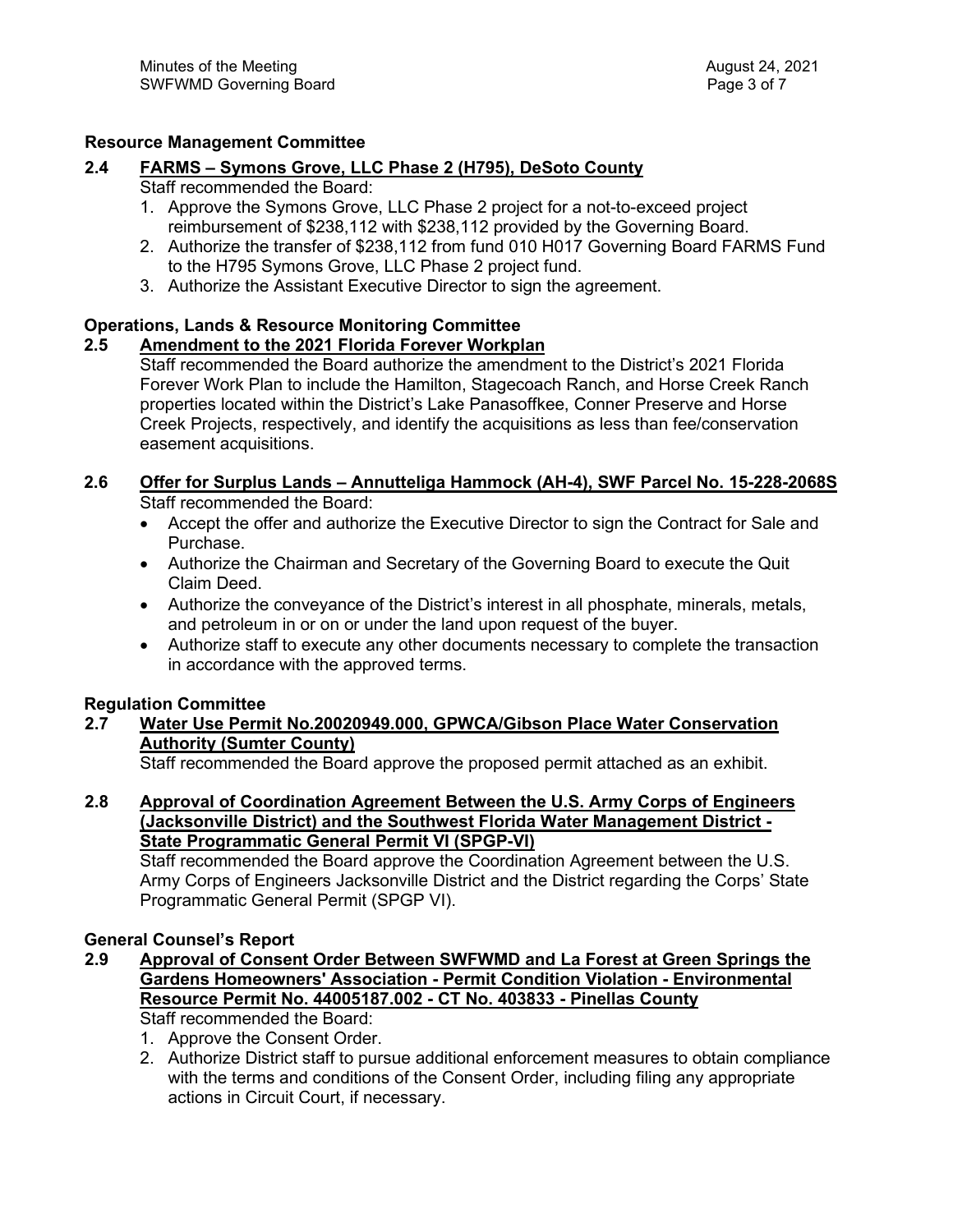#### **2.10 Approval of Consent Order between SWFWMD and Southern Aggregates, LLC. - Unauthorized Construction Activities - Southern Aggregates, LLC. - CT No. 406210 - Sumter County**

Staff recommended the Board:

- 1. Approve the Consent Order
- 2. Authorize District staff to pursue additional enforcement measures to obtain compliance with the terms and conditions of the Consent Order, including filing any appropriate actions in Circuit Court, if necessary.
- **2.11 Approve Governing Board Minutes July 27, 2021** Staff recommended the Board approve minutes as presented.
- **2.12 Approve Calendar for Fiscal Year 2022 Meeting Dates** Staff recommended the Board approve the calendar as presented.

**A motion was made and seconded to approve the Consent Agenda. The motion passed unanimously.** (Audio - 00:16:04)

#### **DISCUSSION AGENDA**

**Resource Management Committee** (This Committee was moved from the order of the Agenda) Board Member Jack Bispham called the Committee meeting to order. (Audio – 00:16:42)

#### **4.1 Consent Item(s) Moved to Discussion** - None

## **4.2 Polk Regional Water Cooperative – Project Conditions Associated with Governing Board Resolution 18-06 (Amended)**

Mr. Eric DeHaven, Resource Management Assistant Director, presented historical information regarding amended Resolution 18-06. He provided updated information regarding the four scheduled milestones associated with the Southeast LFA (N905), the West Polk LFA (N882), the Peace Creek Integrated Water Supply Plan (N928), and the Peace River/Land Use Transitions (Q133) projects. He outlined the four milestone tasks and reasons associated with the request for excusal. Mr. DeHaven responded to questions.

Staff recommended the Board approve the request to excuse four scheduled milestone exceedances stipulated in Governing Board Resolution 18-06 (Amended) associated with the Southeast Lower Floridan Aquifer Wellfield and Transmission (N905), West Polk Lower Floridan Aquifer Wellfield and Transmission (N882), the Peace Creek Integrated Water Supply Plan (N928) and the Peace River/Land use Transition Treatment Facility and Reservoir Project (Q133) projects.

**A motion was made and seconded to approve staff's recommendation. The motion passed unanimously.** (Audio - 00:28:25)

## **4.3 City of Venice Reclaimed Water Aquifer Storage and Recovery (ASR) – Third-Party Review (Q050)**

Staff recommended the Board authorize continuation of the project and approve amending the Cooperative Funding Agreement to include a total project cost of \$5,489,752, with a DISTRICT share of \$2,744,876 for design, third-party review, permitting, construction, testing, and Independent Performance Evaluation of the reclaimed water ASR facility.

## **4.4 Dover/Plant City Water Use Caution Area Update and Approval of Rulemaking to Repeal the Dover/Plant City Water Use Caution Area Recovery Strategy**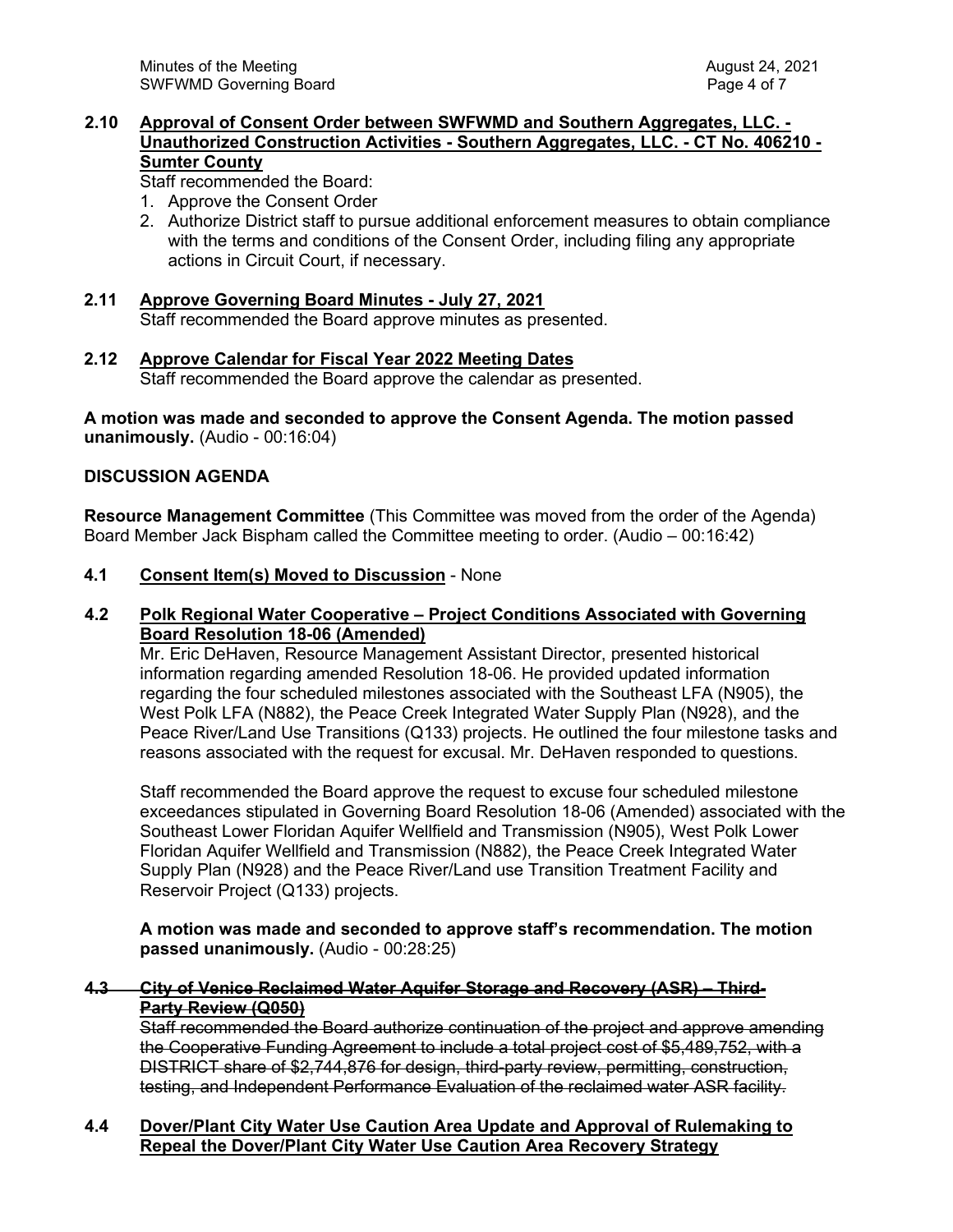Ms. Tamera McBride, P.G., Resource Projects Manager, provided information that included historical information regarding the implementation of the Dover/Plant City Water Use Caution Area (D/PCWUCA) in 2011. She explained the recovery strategy associated with the implementation of the D/PCWUCA. This recovery strategy established two objectives, that included setting and achieving a minimum aquifer level (MAL) and requiring a reduction of cold protection withdrawals by 20 percent based on the cold protection quantities pumped in 2010. Ms. McBride outlined protective measures that have been taken in the D/PCWUCA. She stated that an evaluation of the area indicated that agricultural land use is declining and becoming more urbanized. Additionally, temperature history at the Plant City gage indicates that the estimated return interval for a cold event of similar magnitude to the 2010 event is approximately once in 570 years. Given the decreasing demand for cold-projection withdrawals and the rarity of the January 2010 event, staff concluded that the objective to reduce cold-protection use by 20 percent based on the 2010 event was impractical and unreasonable.

The D/PCWUCA along with the tMAL will continue to be maintained and assessed annually. Ms. McBride stated that outreach has been provided to the Advisory Committees and the public and comments received were positive. Ms. McBride responded to questions. Staff recommended the Board:

- 1. Approve the initiation of rulemaking and approve proposed rule language to amend Rules 40D-2.091, 40D-2.101, 40D-2.801, 40D-8.626, 40D-80.075, F.A.C., the WUP Applicant's Handbook, and the D/PCWUCA Supplemental Form, to repeal the Recovery Strategy, as shown in the Exhibits.
- 2. Authorize staff to make any necessary minor clarifying edits that may result from the rulemaking process.

**A motion was made and seconded to approve staff's recommendation. The motion passed unanimously.** (Audio - 00:42:43)

- **4.5 Minimum Flows and Minimum Water Levels Priority List and Schedule Update**  This item was for information only. No action was required.
- **4.6 Lower Hillsborough River Recovery Strategy Implementation Annual Update**  This item was for information only. No action was required.

**Finance/Outreach & Planning Committee** (This Committee was moved from the order of the Agenda) Secretary Rebecca Smith called the Committee to order. (Audio – 00:43:55)

**3.1 Consent Item(s) Moved to Discussion** - None

#### **3.2 Knowledge Management: Governing Board Procurement Policy**

Mr. John Campbell, Management Services Director, presented information outlining the District's procurement policy. He explained the policy establishes requirements for the procurement of commodities/goods, services, and other acquisitions. Mr. Campbell explained the proposed changes to the policy. Ms. Felicia Holmes, Procurement Office Chief, responded to questions.

This item was presented for the Board's information only. The revised Procurement policy will be on the Governing Board September 2021 consent agenda for the board's review and approval.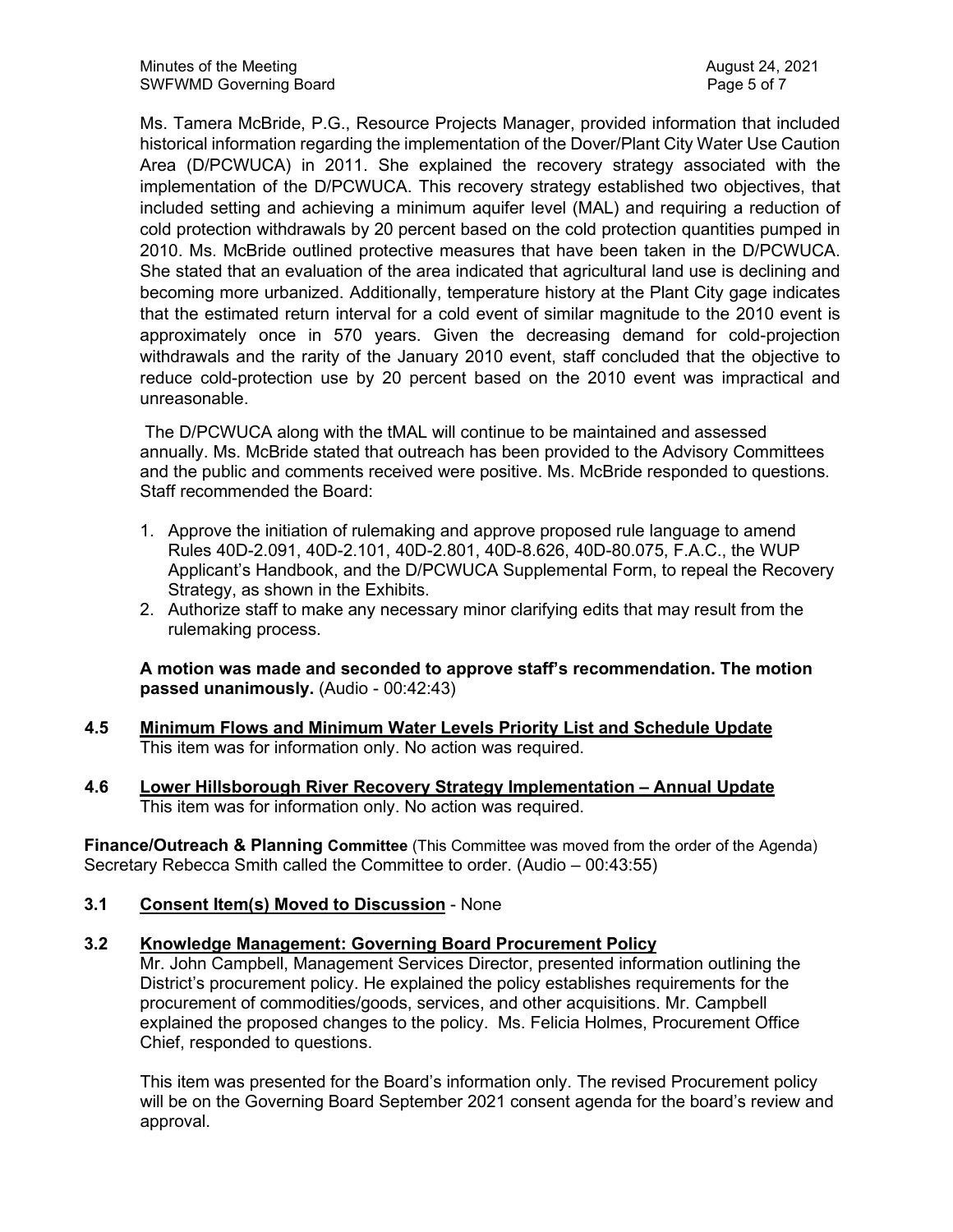Minutes of the Meeting August 24, 2021 SWFWMD Governing Board **Page 6 of 7** and 7 and 7 and 7 and 7 and 7 and 7 and 7 and 7 and 7 and 7 and 7 and 7 and 7 and 7 and 7 and 7 and 7 and 7 and 7 and 7 and 7 and 7 and 7 and 7 and 7 and 7 and 7 and 7 and 7 and 7 and 7

#### **3.3 Budget Transfer Report**

Information was provided. No action was required.

#### **Operations, Lands & Resource Monitoring Committee**

Board Member Jack Bispham called the Committee to order. (Audio – 00:55:40)

#### **5.1 Consent Item(s) Moved to Discussion** - None

Mr. Brian Starford, Director, announced that Mr. Granville Kinsman, Hydrologic Data Manager, will be retiring at the end of September and Ms. Tamera McBride will be assuming his position. He thanked Mr. Kinsman for his service and congratulated Ms. McBride on her new position.

#### **5.2 Hydrologic Conditions Report**

Mr. Granville Kinsman, P.G., Hydrologic Data Manager, provided a presentation regarding hydrologic conditions. Mr. Kinsman stated that Tropical Storm Elsa provided abundant rainfall for July. Mr. Kinsman stated that some northern areas received 21 inches of rainfall for the month of August to date. He stated that groundwater levels in the northern counties are above normal, while the central and southern counties are in the normal range. The Northern, Tampa Bay, Polk Upland and Lake Wales Ridge lakes are in the normal range. Streamflow on the Withlacoochee, Hillsborough, and Alafia rivers is in the above normal range, while the Peace River flow is within the normal range. Mr. Kinsman stated the City of Tampa, Bill Young and Peace River reservoirs remain at healthy levels. The monitoring of tropical weather will continue. Developing La Niña conditions suggest drier-than-normal conditions for winter and spring

This item was for information only. No action was required.

#### **5.3 Overview of Land Management Plan Updates**

Ms. Ellen Morrison, Land Resources Bureau Chief, provided an overview of District owned conservation lands. Ms. Morrison explained that Florida Statute directs lands owned by the District be managed and maintained to the extent practicable to ensure a balance of public access, appropriate recreational use, and the restoration and protection of the natural state and condition. She explained to ensure compliance, the District creates Land Management Plans. The District currently has 16 management plans. Ms. Morrison provided an overview of the development process and associated schedule. Ms. Morrison stated that six Management Plan updates will be submitted for the Board's approval at the September Board meeting. Ms. Morrison responded to questions.

This item was for information only. No action was required.

#### **Regulation Committee**

Vice Chair Schleicher called the Committee to order. (Audio – 01:19:06)

- **6.1 Consent Item(s) Moved to Discussion** None were presented.
- **6.2 Denials Referred to the Governing Board** None were presented.
- **General Counsel's Report 7.1 Consent Item(s) Moved to Discussion** No information was presented.